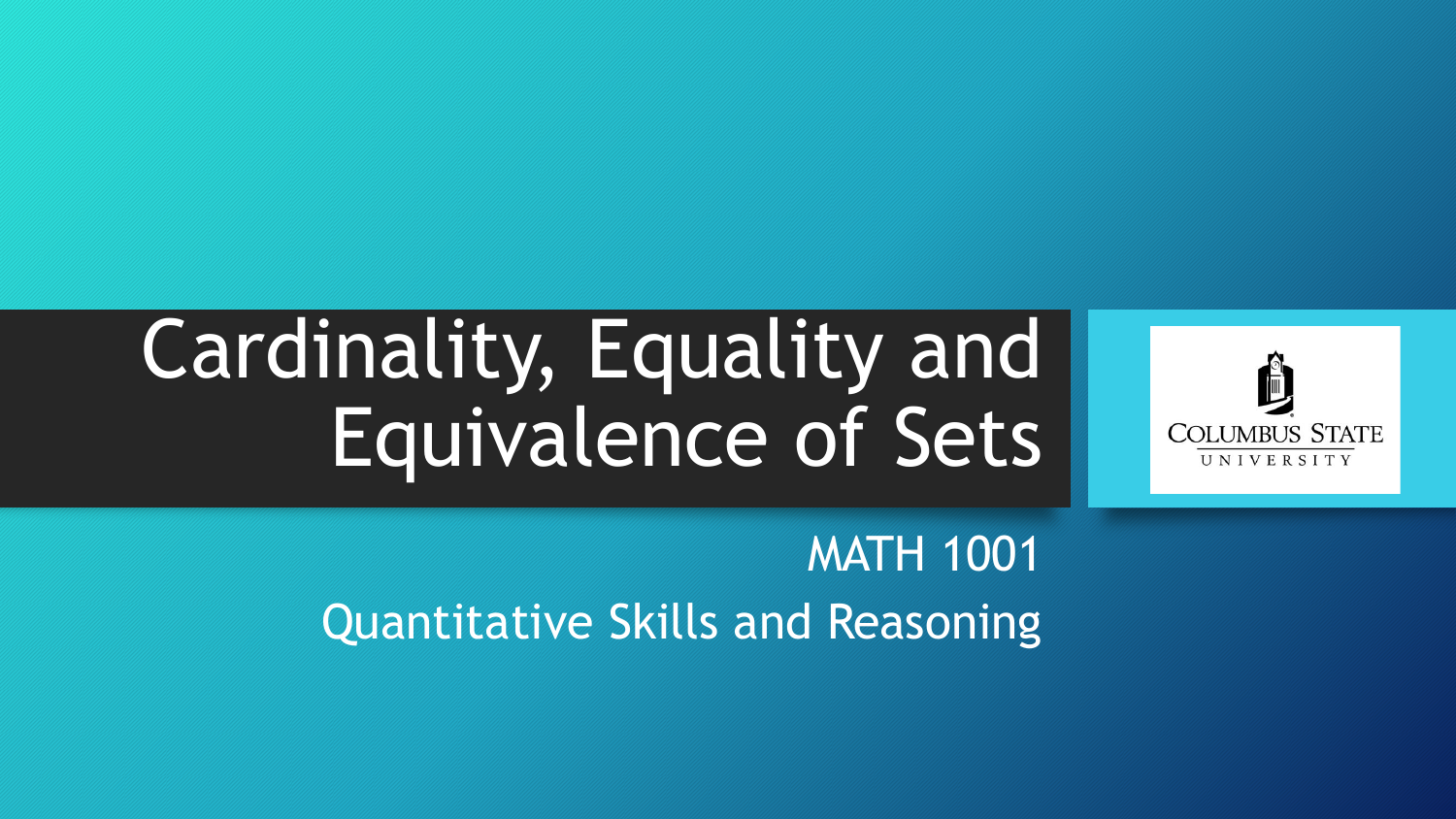- A set is **finite** if the number of elements in the set is a whole number. The **cardinal number** of a finite set is the number of elements in the set.
- The cardinal number of a finite set *A* is denoted by the notation *n*(*A*).
	- For instance, if  $A = \{2, 4, 6, 8\}$ , then  $n(A) = 4$ .
	- Here, *A* has a cardinal number of 4, which is sometimes stated as "*A* has a *cardinality* of 4."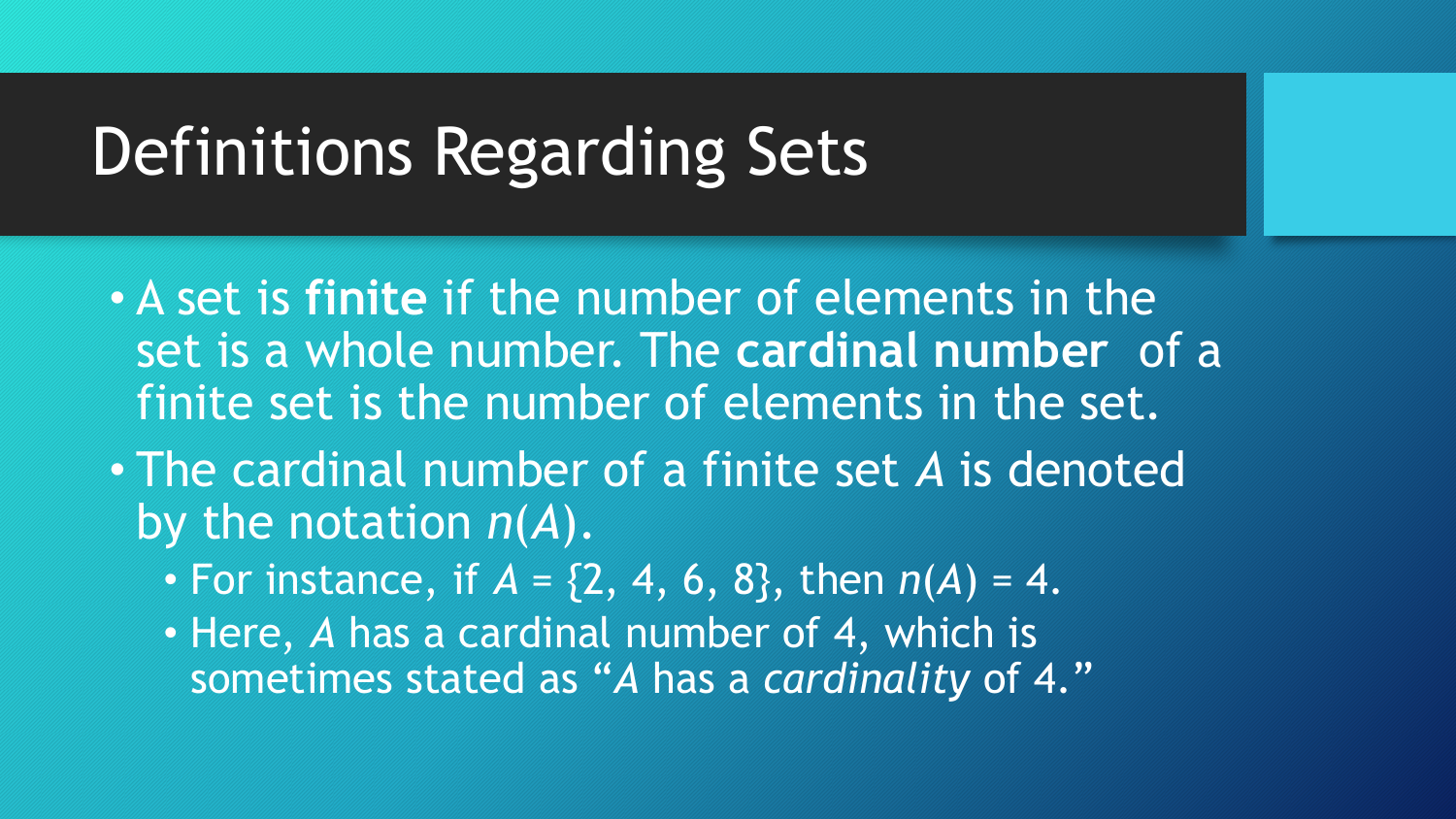#### • Find the cardinality of each of the following sets: •  $J = \{3, 4, 5\}$   $n(J) = 3$

$$
S = \{5, 6, 7, 8, ..., 37\} \qquad \begin{array}{c} 31 \\ -y \\ -4 \end{array}
$$
\n
$$
T = \{2, 7, 2, 51\} \qquad n(T) = 3
$$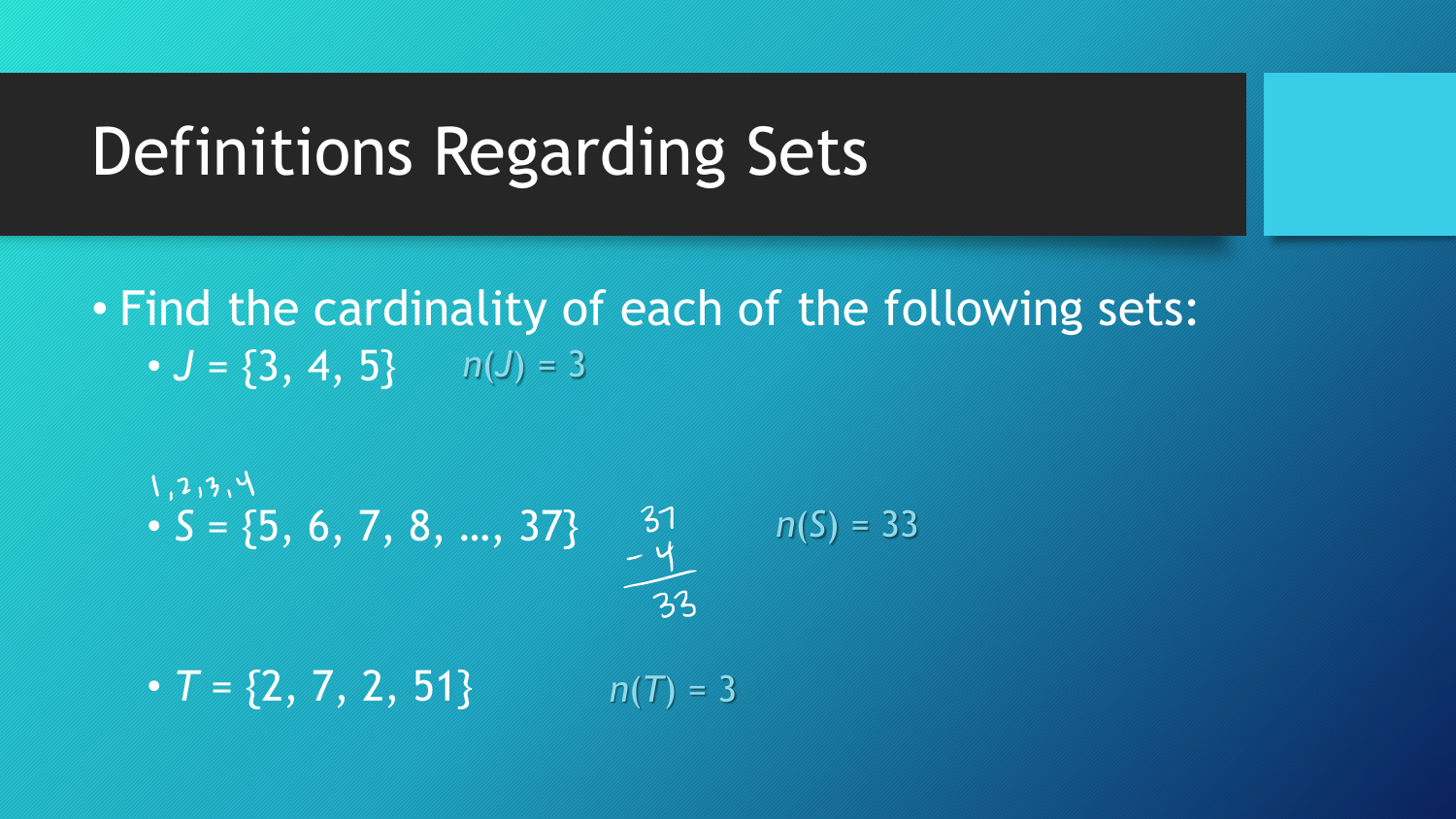- Set *A* is **equal** to set *B*, denoted by *A* = *B*, if and only if *A* and *B* have exactly the same elements. • For instance,  ${a, b, c} = {b, a, c}$ .
- Set *A* is **equivalent** to set *B*, denoted by *A* ~ *B*, if and only if *A* and *B* have the same number of elements.
- If two sets are equal, must they also be equivalent?  $\sqrt{25}$